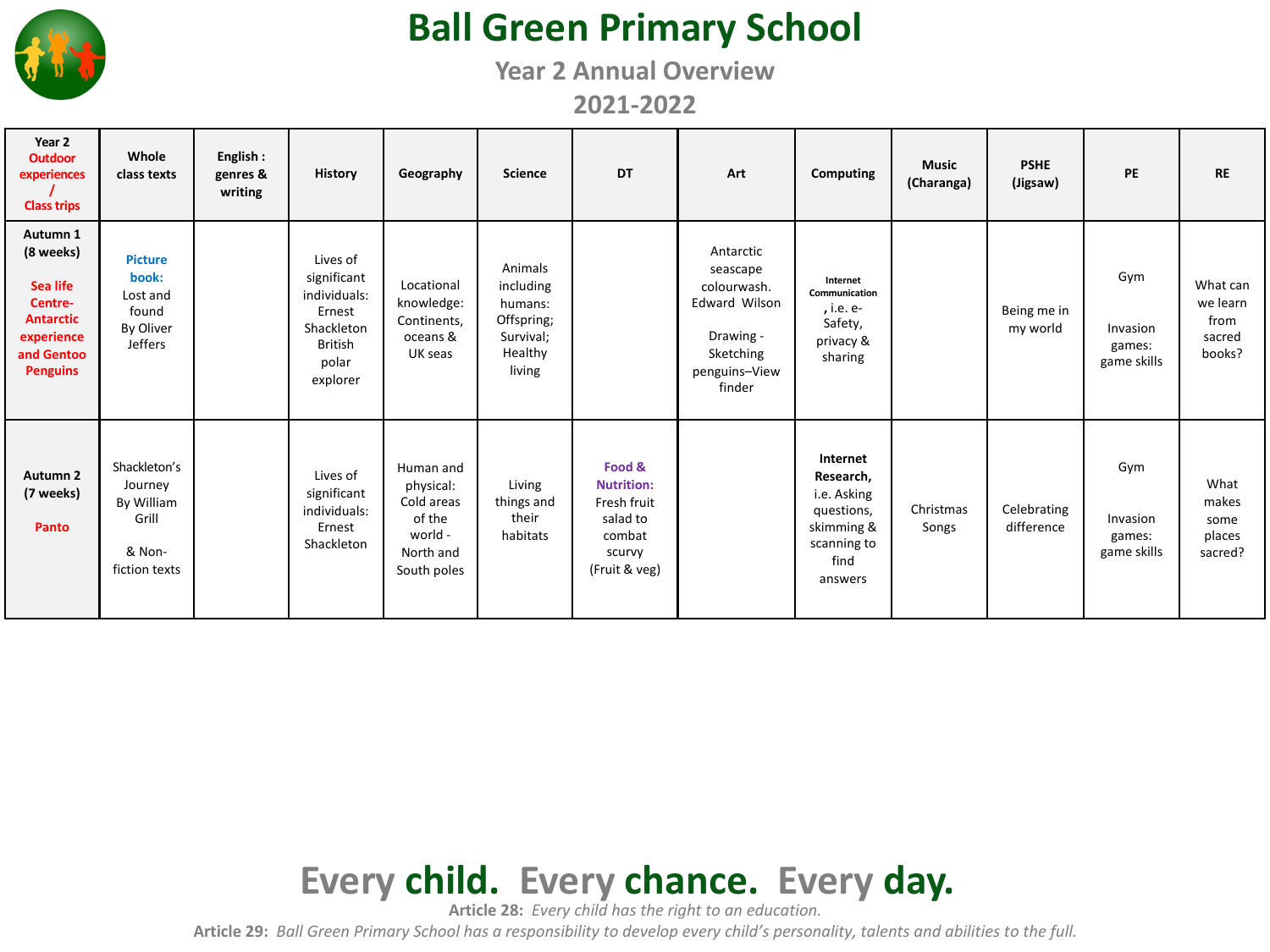

## **Ball Green Primary School**

**Year 2 Annual Overview**

**2021-2022**

| Year 2<br><b>Outdoor</b><br>experiences<br><b>Class trips</b>                                           | Whole<br>class texts                                                          | English:<br>genres &<br>writing | History                                                                 | Geography                                                                        | <b>Science</b>        | DT                                                                | Art                           | Computing                                                                                                                                                                                                                                                               | <b>Music</b><br>(Charanga)             | <b>PSHE</b><br>(Jigsaw) | PE                              | <b>RE</b>                                                                  |
|---------------------------------------------------------------------------------------------------------|-------------------------------------------------------------------------------|---------------------------------|-------------------------------------------------------------------------|----------------------------------------------------------------------------------|-----------------------|-------------------------------------------------------------------|-------------------------------|-------------------------------------------------------------------------------------------------------------------------------------------------------------------------------------------------------------------------------------------------------------------------|----------------------------------------|-------------------------|---------------------------------|----------------------------------------------------------------------------|
| Spring 1<br>(7 weeks)<br><b>Ford Green</b><br>$Hall -$<br><b>Samuel</b><br><b>Pepys</b>                 | Toby and<br>the Great<br>Fire of<br>London<br>By<br>M. Nash<br>and<br>J. Cope |                                 | Events<br>beyond<br>living<br>memory:<br>The Great<br>Fire of<br>London |                                                                                  | Everyday<br>materials | <b>Mechanisms:</b><br>Wheels &<br>axels<br>Build a fire<br>engine |                               | Algorithms,<br>i.e. predict,<br>write, run<br>and debug<br>instructions<br>[code]<br>Internet<br>Communication<br>, i.e. e-<br>Safety &<br>Stranger<br>Danger                                                                                                           |                                        | Dreams and<br>goals     | Dance<br>Net and<br>wall skills | Who is<br>Jewish<br>and what<br>do they<br>believe?                        |
| Spring 2<br>(6 weeks)<br>Eyam<br>Village/<br><b>Museum</b><br><b>RR</b> and<br><b>History</b><br>Plague | Vlad and<br>the Great<br>Fire of<br>London<br>By K.<br>Cunningham             |                                 | Events<br>beyond<br>living<br>memory:<br>The Great<br>Fire of<br>London | Locational:<br>name and<br>locate four<br>countries<br>and capitals<br>in the UK |                       |                                                                   | Wax oil resist<br><b>GFOL</b> | Internet<br>Research,<br>i.e. using<br>search to<br>find<br>answers<br>within a<br>website &<br>safely<br>sharing<br>using<br>SeeSaw<br>Software,<br>i.e. Save,<br>use and edit<br>media<br>[photos,<br>video,<br>sound] in<br>presentations<br>[Keynote,<br>PowerPoint | Charanga-<br>Zoo time<br>Glockenspiels | Healthy me              | Dance<br>Net and<br>wall skills | How and<br>why do<br>we<br>celebrate<br>special<br>and<br>sacred<br>times? |

## **Every child. Every chance. Every day.**

**Article 28:** *Every child has the right to an education.*

**Article 29:** *Ball Green Primary School has a responsibility to develop every child's personality, talents and abilities to the full.*